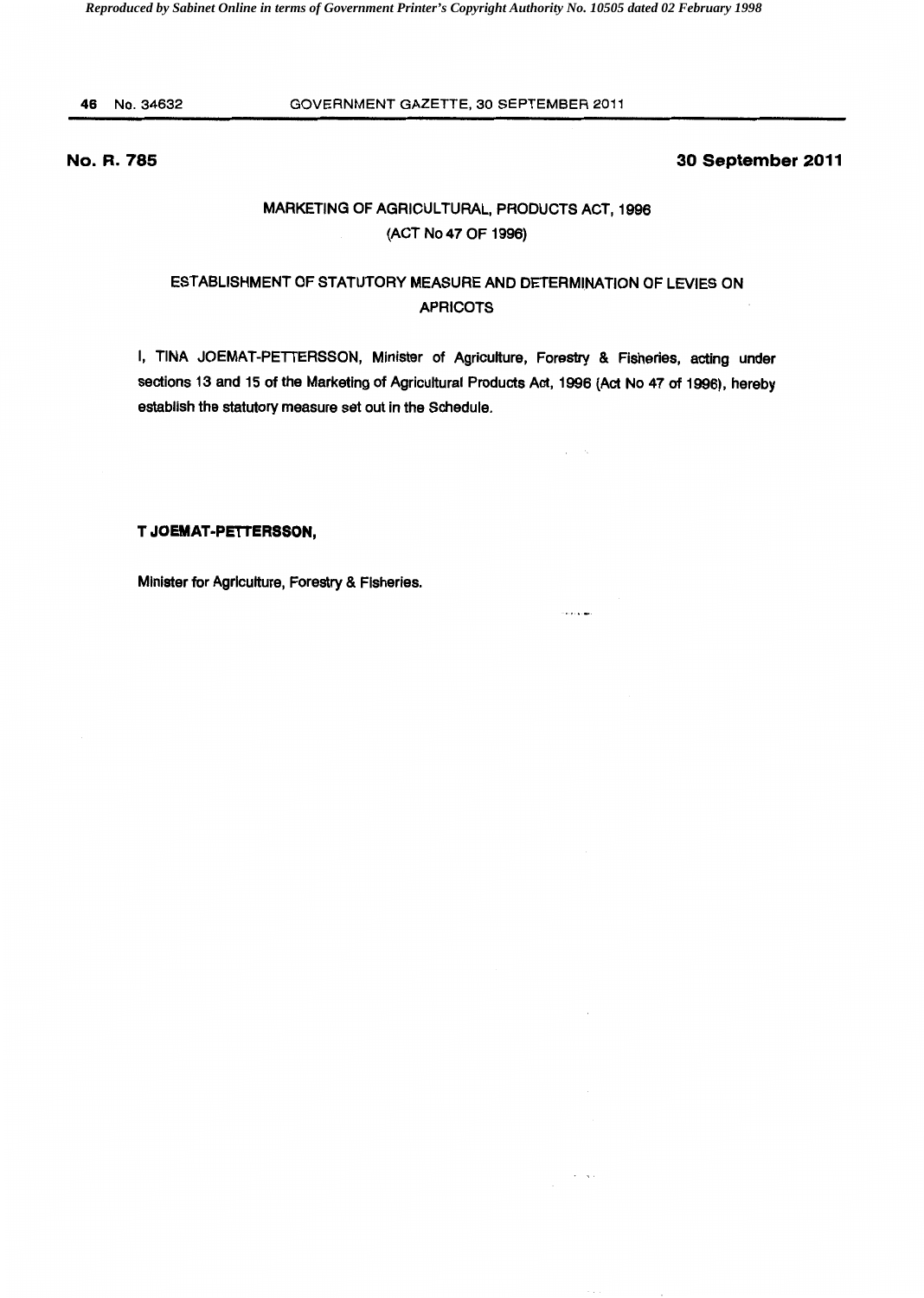#### STAATSKOERANT, 30 SEPTEMBER 2011 No. 34632 47

## SCHEDULE

#### **Definitions**

1. In this Schedule any word or expression to which a meaning has been assigned in the Act shall have that meaning, and unless the context otherwise indicates -

...... "Apricot Producer" means a producer of apricots intended for exports and/or fresh domestic consumption;

"Exporter" means a person who trade apricots for export for his own account, or acts as an agent on a commission basis on behalf of apricot producers;

"Importer'' means a person or trader who imports apricots for sale on the domestic market;

"Municipal Market" means the national fresh produce markets as defined from time to time; and

"Retailer" means a person who trades apricots on a retail level on the domestic market.

A person shall have a choice to register as either a producer or an exporter or an importer or municipal market or retailer. A person who is a producer as well as an exporter or importer must register as a producer and as an exporter or importer or retailer.

#### Purpose and alms of statutory measure and the relation thereof to the objectives of the Act

2. The levy is needed by HORTGRO<sup>SERVICES</sup> to fund research projects, information and technology transfer; plant improvement functions and certification; market information and statistics; communication; trade and market access; and transformation and training for fresh apricots.

These measures are necessary to ensure that continuous, timeous and accurate information relating to the apricot industry, is available to all role players in order for them to make informed decisions.

The measure will not be detrimental to the number of employment opportunities or fair labour practice and will support the statutory measures relating to registration and the rendering of returns applicable to apricots.

The measure will be administered by HORTGRO<sup>SERVICES</sup>, a company established in terms of the Companies Act (as amended), 1973 (Act 61 of 1973). HORTGRO<sup>SERVICES</sup> will implement and administer the measure as set out In the Schedule within DFPT Finance, a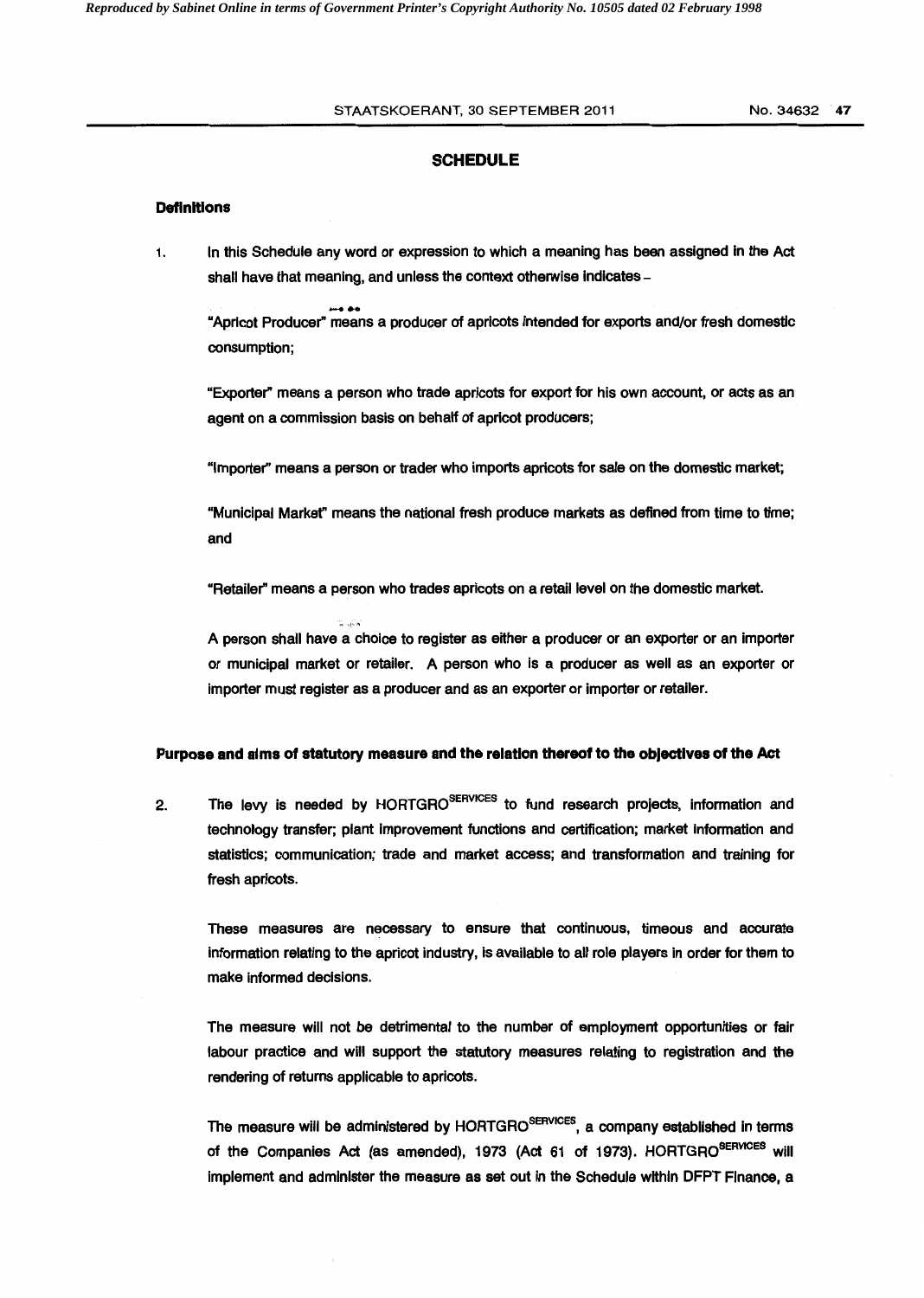#### 48 No.34632 GOVERNMENT GAZETTE, 30 SEPTEMBER 2011

company incorporated under section 21 of the Companies Act (as amended), 1973 (Act 61 of 1973).

#### Products to which statutory measure applies.

3. This statutory measure shall apply to apricots destined for export and/or import and/or domestic fresh consumption.

#### Area In which measure shall apply

4. This measure shall apply in the geographical area of the Republic of South Africa.

#### Imposition of levy

5. A levy is hereby imposed on apricots.

#### Amount of levy

6. The amount of the levy shall be:

|                                | 2011/12   | 2012/13   | 2013/14   | 2014/15   |
|--------------------------------|-----------|-----------|-----------|-----------|
| ∣ Fresh*                       | 12,0 c/Kg | 13,0 c/Kg | 14,0 c/Kg | 15,0 c/Kg |
| *Domestic, Exports and Imports |           |           |           |           |

on all apricots on export (all classes) and/or import (all classes) and/or domestic volumes (all classes).

#### Persons by whom and to whom levy shall be payable

7. (1) The levy imposed under clause 5 shall -

- (a) be payable by an apricot exporter on behalf of the producer from which such apricots have been procured in respect of all apricots exported;
- (b) be payable by a municipal market on behalf of the producer from which such apricots have been procured in respect of all apricots sold on that market;
- (c) be payable by a retailer on behalf of the producer from which such apricots have been procured in respect of all apricots procured by that retailer, and
- (d) be payable by an Importer on apricots for sale on the domestic market.
- (2) A levy imposed under clause 5 shall be payable to DFPT Finance In accordance with clause 8.